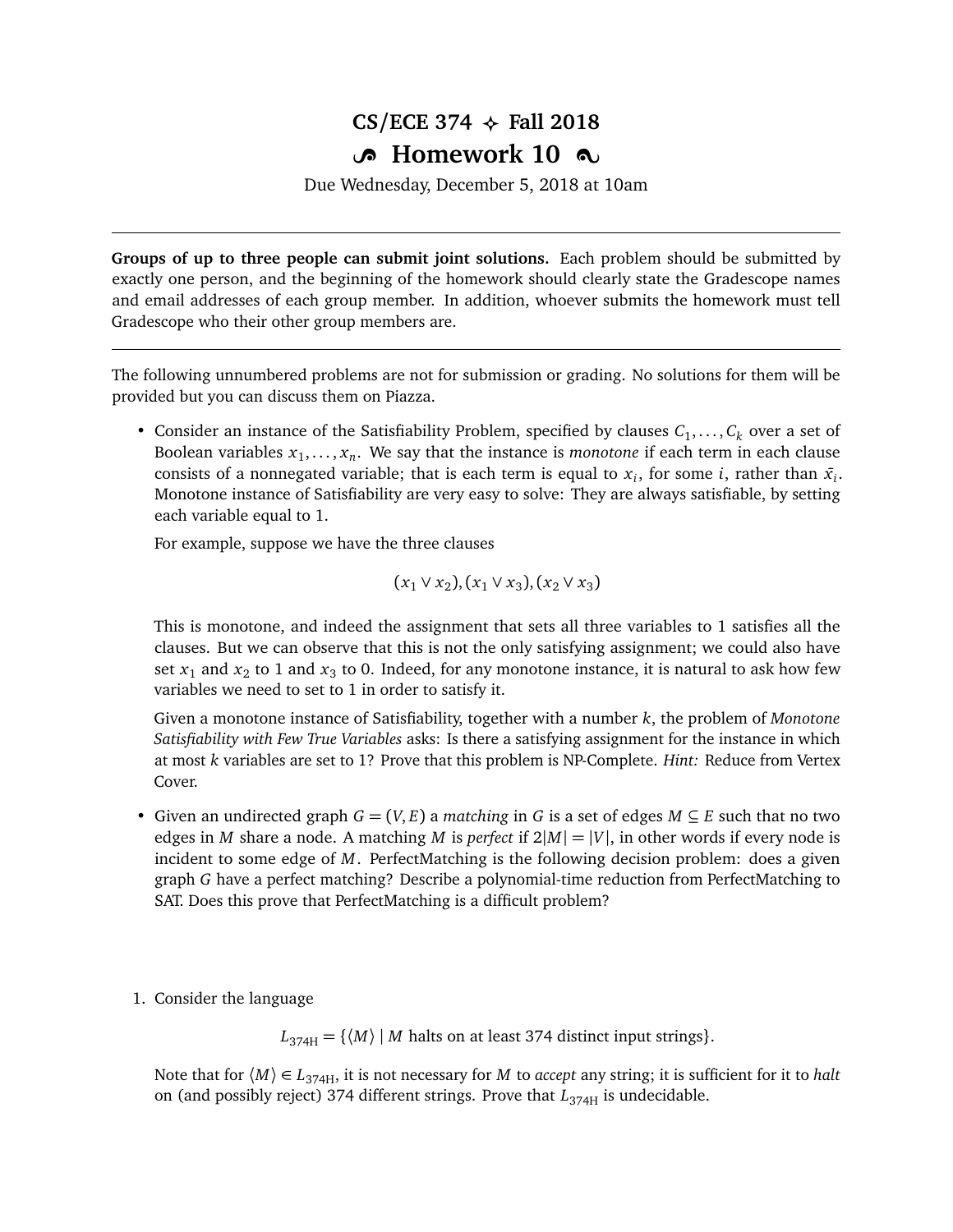2. We call an undirected graph an *eight-graph* if it has an odd number of nodes, say 2*n* − 1, and consists of two cycles  $C_1$  and  $C_2$  on  $n$  nodes each and  $C_1$  and  $C_2$  share exactly one node. See figure below for an eight-graph on 7 nodes.



Given an undirected graph *G* and an integer *k*, the EIGHT problem asks whether or not there exists a subgraph which is an eight-graph on  $2k - 1$  nodes. Prove that EIGHT is NP-Complete.

- 3. Given an undirected graph  $G = (V, E)$ , a partition of *V* into  $V_1, V_2, \ldots, V_k$  is said to be a clique cover of size *k* if each *V<sup>i</sup>* is a clique in *G*. CLIQUE-COVER is the following decision problem: given *G* and integer *k*, does *G* have a clique cover of size at most *k*?
	- Describe a polynomial-time reduction from CLIQUE-COVER to SAT. Does this prove that CLIQUE-COVER is NP-Complete? For this part you just need to describe the reduction clearly, no proof of correctness is necessary. *Hint*: Use variablex  $x(u, i)$  to indicate that node  $u$  is in partition *i*.
	- Prove that CLIQUE-COVER is NP-Complete.

## **Solved Problem**

4. A *double-Hamiltonian tour* in an undirected graph *G* is a closed walk that visits every vertex in *G* exactly twice. Prove that it is NP-hard to decide whether a given graph *G* has a double-Hamiltonian tour.



This graph contains the double-Hamiltonian tour  $a \rightarrow b \rightarrow d \rightarrow g \rightarrow e \rightarrow b \rightarrow d \rightarrow c \rightarrow f \rightarrow a \rightarrow c \rightarrow f \rightarrow g \rightarrow e \rightarrow a$ .

**Solution:** We prove the problem is NP-hard with a reduction from the standard Hamiltonian cycle problem. Let *G* be an arbitrary undirected graph. We construct a new graph *H* by attaching a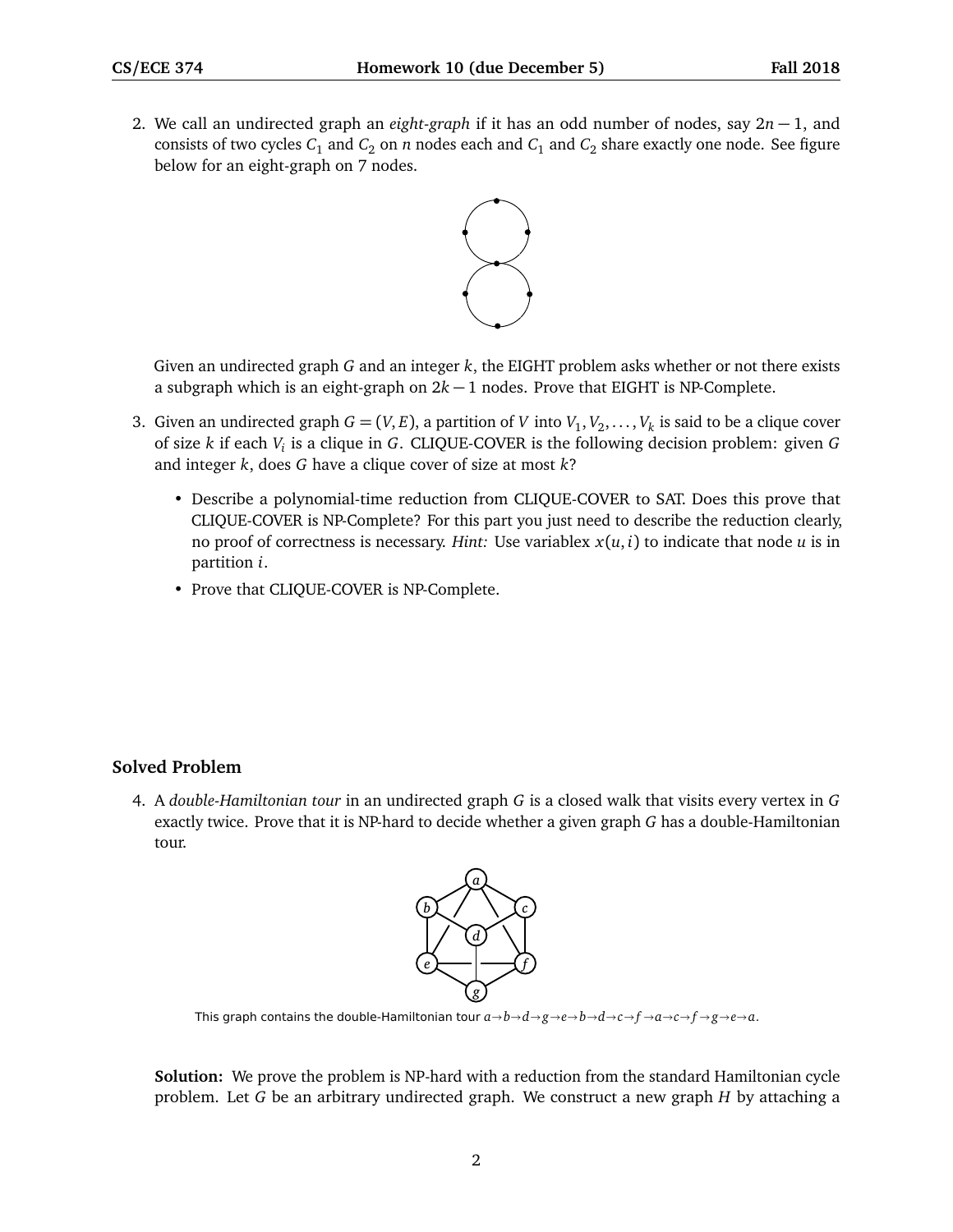

A vertex in *G*, and the corresponding vertex gadget in *H*.

small gadget to every vertex of *G*. Specifically, for each vertex *v*, we add two vertices  $v^{\sharp}$  and  $v^{\flat},$ along with three edges  $vv^{\flat}$ ,  $vv^{\sharp}$ , and  $v^{\flat}v^{\sharp}$ .

I claim that *G* has a Hamiltonian cycle if and only if *H* has a double-Hamiltonian tour.

 $\implies$  Suppose *G* has a Hamiltonian cycle  $v_1 \rightarrow v_2 \rightarrow \cdots \rightarrow v_n \rightarrow v_1$ . We can construct a double-Hamiltonian tour of *H* by replecing each vertex *y* with the following welly. tour of *H* by replacing each vertex  $v_i$  with the following walk:

$$
\cdots \rightarrow \nu_i \rightarrow \nu_i^{\flat} \rightarrow \nu_i^{\sharp} \rightarrow \nu_i^{\flat} \rightarrow \nu_i^{\sharp} \rightarrow \nu_i \rightarrow \cdots
$$

⇐= Conversely, suppose *H* has a double-Hamiltonian tour *D*. Consider any vertex *v* in the original graph *G*; the tour *D* must visit *v* exactly twice. Those two visits split *D* into two closed walks, each of which visits  $v$  exactly once. Any walk from  $v^{\flat}$  or  $v^{\sharp}$  to any other vertex in  $H$  must pass through *v*. Thus, one of the two closed walks visits only the vertices *v*, *v*<sup>b</sup>, and *v*<sup>‡</sup>. Thus, if we simply remove the vertices in  $H \setminus G$  from *D*, we obtain a closed walk in *G* that visits every vertex in *G* once.

Given any graph *G*, we can clearly construct the corresponding graph *H* in polynomial time.

With more effort, we can construct a graph *H* that contains a double-Hamiltonian tour *that traverses each edge of H at most once* if and only if *G* contains a Hamiltonian cycle. For each vertex *v* in *G* we attach a more complex gadget containing five vertices and eleven edges, as shown on the next page.



A vertex in *G*, and the corresponding modified vertex gadget in *H*.

**Common incorrect solution (self-loops):** We attempt to prove the problem is NP-hard with a reduction from the Hamiltonian cycle problem. Let *G* be an arbitrary undirected graph. We construct a new graph *H* by attaching a self-loop every vertex of *G*. Given any graph *G*, we can clearly construct the corresponding graph *H* in polynomial time.

Suppose *G* has a Hamiltonian cycle  $v_1 \rightarrow v_2 \rightarrow \cdots \rightarrow v_n \rightarrow v_1$ . We can construct a double-Hamiltonian  $\mathbf{r}$  of *H* by elternating between edges of the Hamiltonian gyele and self-leaps: tour of *H* by alternating between edges of the Hamiltonian cycle and self-loops:

$$
\nu_1 \rightarrow \nu_1 \rightarrow \nu_2 \rightarrow \nu_2 \rightarrow \nu_3 \rightarrow \cdots \rightarrow \nu_n \rightarrow \nu_n \rightarrow \nu_1.
$$